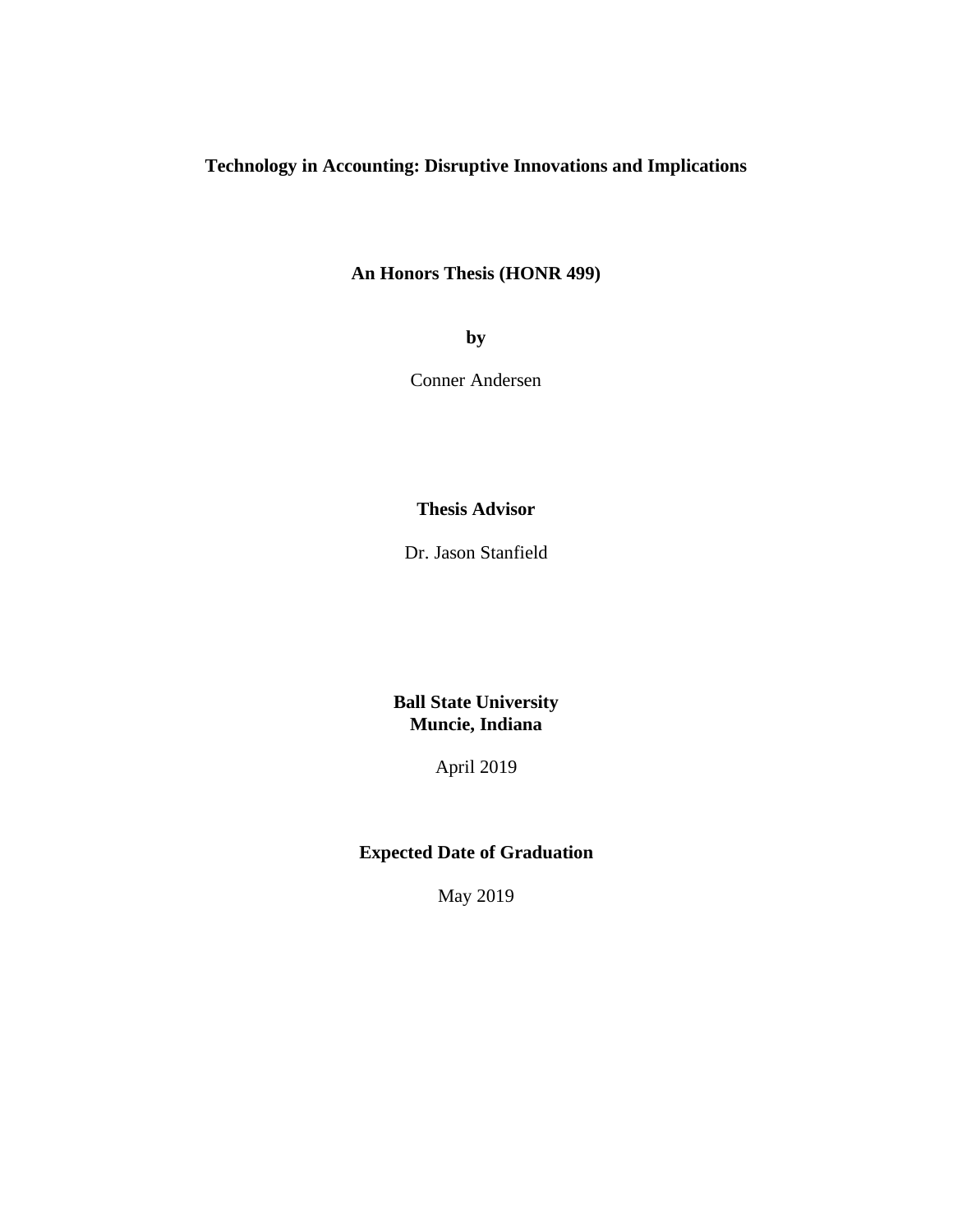#### **Abstract and Acknowledgments**

## **Abstract:**

Accounting has been used in varying forms since the beginning of humankind. Every innovation in technology has forced accountants to adapt but ultimately improved the effectiveness of accounting systems. With new developments in technology occurring ever more quickly, the role of accountants is changing at a speed unlike any seen before. The day to day work flow of accountants is experiencing a revolution, and therefore the education of accountants must also revolutionize. This paper analyzes the latest innovations and their impacts, both positive and negative on the industry as a whole.

#### **Acknowledgments:**

I would like to personally thank Dr. Jason Stanfield for being my advisor throughout this project. He was able to encourage me during the process and point me in the right direction. I would also like to thank the Ball State Accounting Department as they have been very welcoming and supportive throughout the last four years.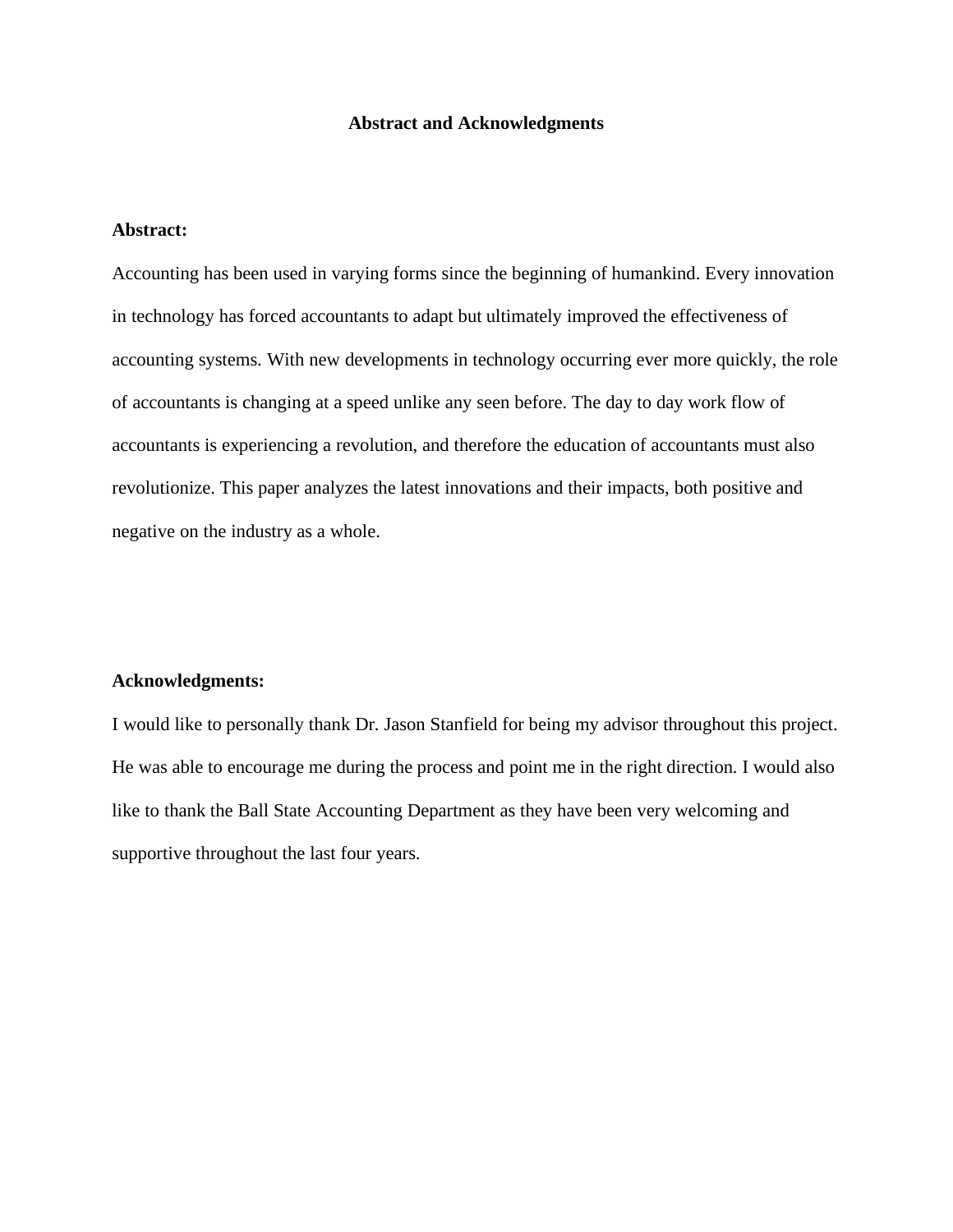#### **Process Analysis Statement**

The process of writing this thesis has brought to light how relevant this topic is to my work-related future. I found the articles reviewed and cited intriguing and each offers unique perspectives and facts which I would not have thought of independently. As I am about to enter my first year as an accountant at a large public accounting firm in roughly 6 months, I cannot help but wonder if the findings I derived from my research, and the predictions of the long-term implications of so many disruptive technologies, will hold true. Throughout the time I have been researching and writing I have shaped my own opinion on the key attributes and skills that I will need to develop and strengthen to ensure that I am as well suited as possible to enter and succeed in such a dynamic work environment.

 I have learned a few important things about myself over the past few months while working on this paper. One idea that particularly sticks out to me is that I am thrilled to start a new chapter of my life. Being a student has been a huge component of my identity, and while I will continue to learn on the job, I am excited to put my hard-earned skills to use on real-life situations and problems. The impact of succeeding at a public accounting firm will be much different than succeeding at a test or project for a class.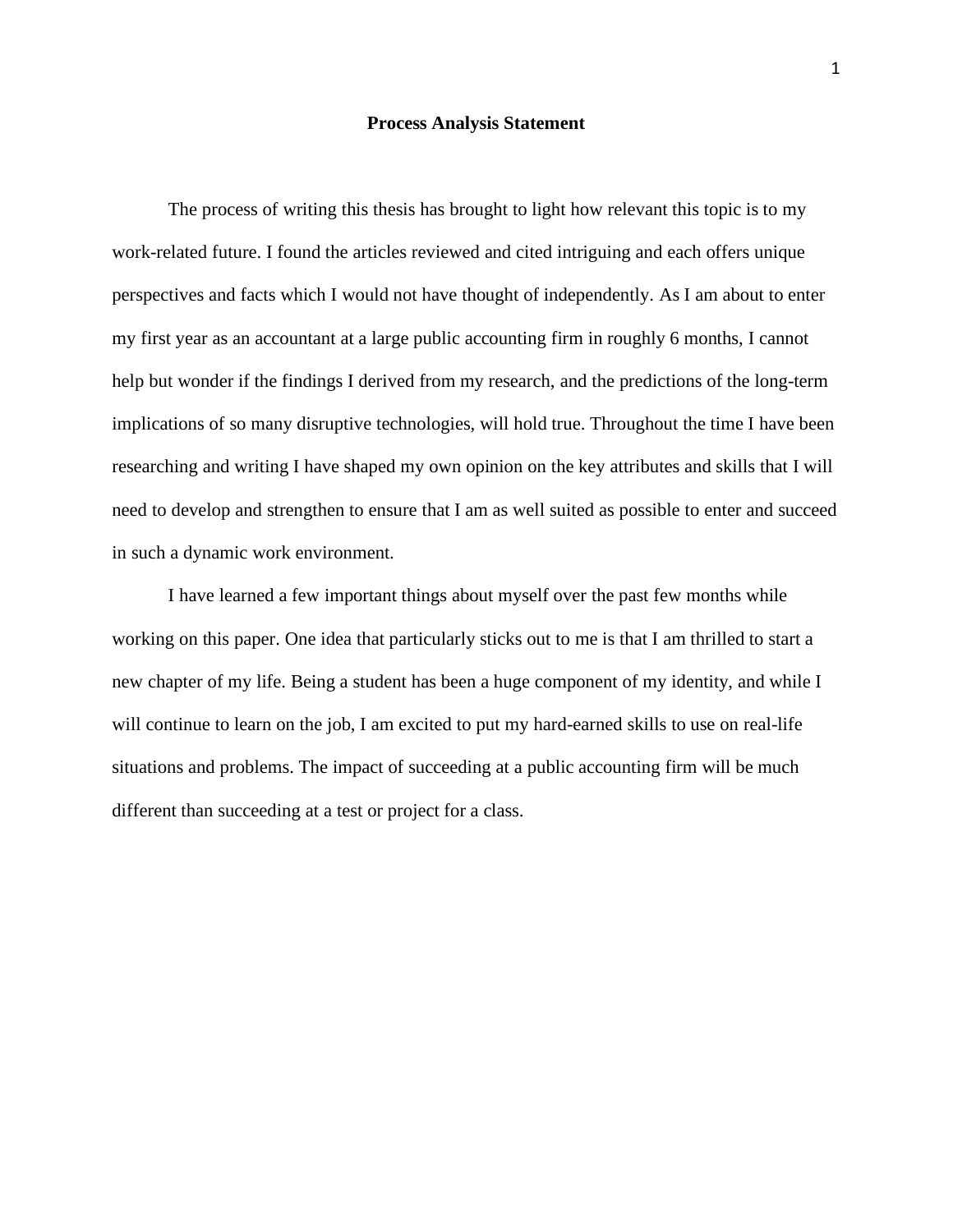## **Technology in Accounting**

 As a society, we are experiencing a time of tremendous change and great opportunity due to advances in technology. These changes are causing, and will continue to cause, disruption in all types of industries. However, with great disruption to an industry comes unforeseen consequences which may not always be positive in nature. Accounting is an industry which will continue to be revolutionized by these technological advances. The most rapid changes in current times are coming from the development and implementation of artificial intelligence (AI), Robotic Process Automation (RPA), and other groundbreaking technologies.

The changes from utilizing these modern technologies will affect the education, hiring, and day to day operations of an accountant, and more specifically, Certified Public Accountants (CPA's). By obtaining a deeper understanding of what major technological changes are occurring in the industry, this will provide some insights into the consequences, both positive and negative, which will affect an accountant starting his/her career.

 From the use of the abacus to aid in measuring and recording transactions, accounting has been constantly subject to major overhauls from the use of technology. The development of computers, the World Wide Web, cell phones, and tax software have forced accountants to hone new skills in order to add value to clients and remain relevant. With all of the previous technological advancements, accountants have found a way to continue being valuable. However, artificial intelligence and robotic process automation may be the largest obstacles accountants have ever faced to staying relevant.

 One thing is for sure: Change is coming and much of it is already here. Large public accounting firms are spending millions of dollars each year on research and development of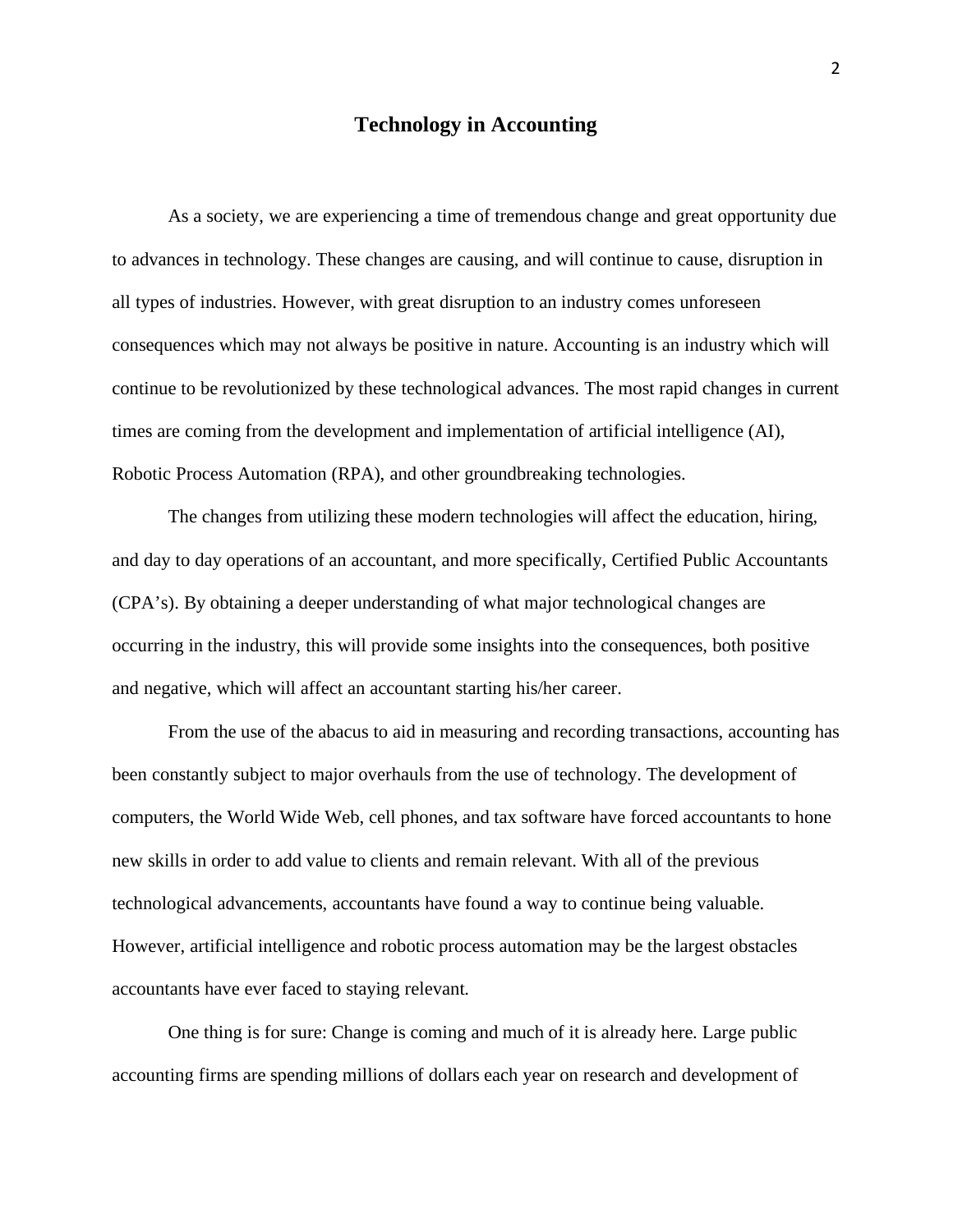these technologies. Ernst & Young, EY, is one of the public accounting firms leading the charge with its recent announcement that it will be spending an extra "1 billion dollars on new technology, including artificial intelligence and shifting platforms to the cloud." This capital allocated to research and development is in addition to the roughly 1 billion dollars EY already spends annually on technology. This allotment of cash has forced other members of the "Big 4" accounting firms to invest large sums of money to stay competitive in the innovation field (Turner, 2018). The investments made by these accounting firms are essential because the technologies being innovated today will determine which firms will have a competitive edge in the not-so-distant future.

The other members of the Big 4 in addition to EY are: Pricewaterhouse Coopers, Deloitte, and KPMG. The moniker Big 4 refers to the large size differential between these four firms and the fifth largest firms. As a collective these firms dominate the market for audit



services for large, publicly-traded companies. This chart from Audit Analytics illustrates how the Big 4 have cornered the market with the combined total market capitalization audited by other firms not breaking 1 trillion dollars, with the smallest "Big 4" firm at 4.2 trillion dollars (The Economist, 2014).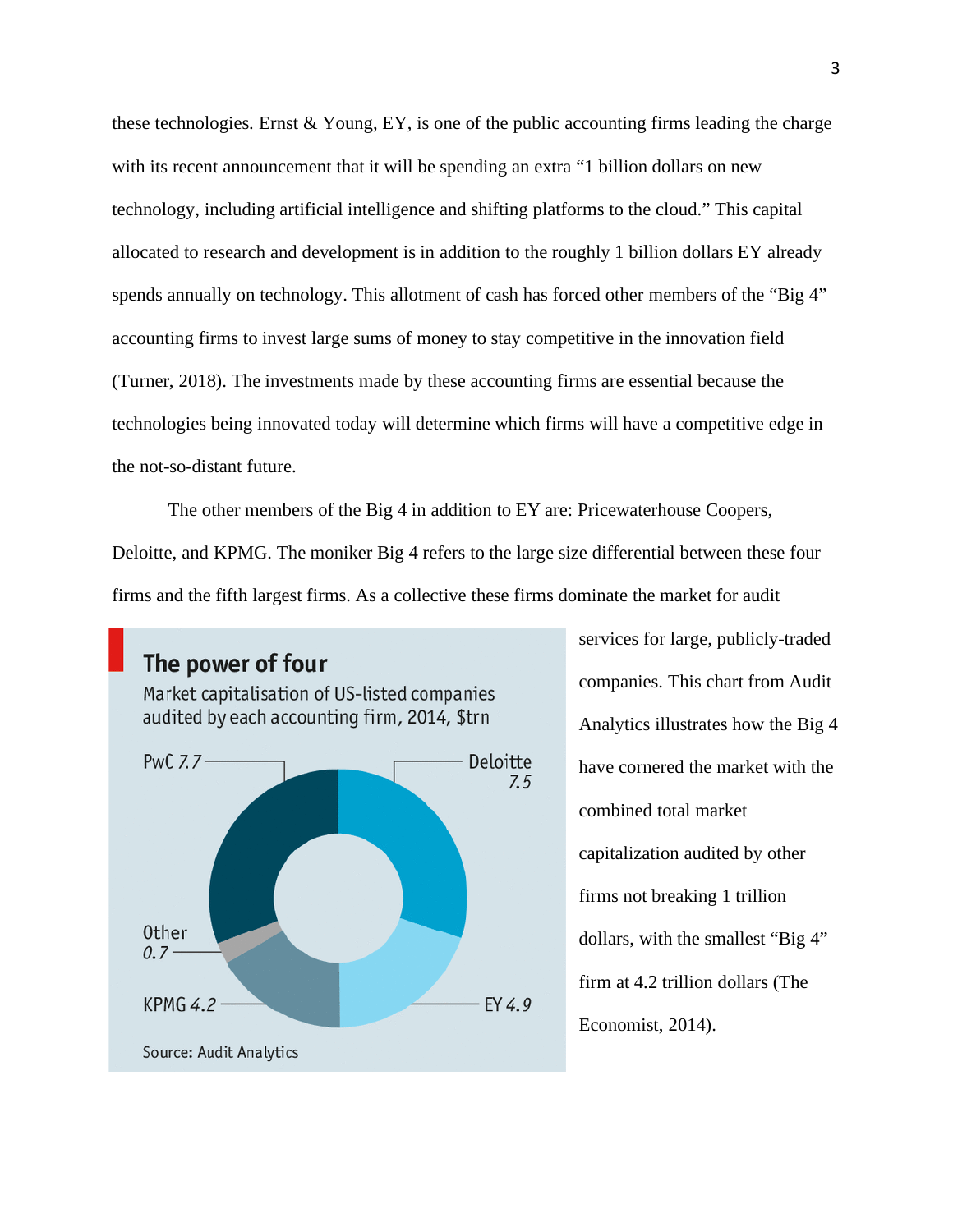These largest firms have all taken action to push the use of technology in public account forward. For example, Pricewaterhouse Coopers purchased a large amount of equity in a Chinese startup, VeChain Global Technology Holding Ltd. This company specializes in blockchain, supply chain management, and anti-counterfeiting.

Deloitte recently purchased the assets of ATADATA. This organization provides a cloud platform that "maps, migrates and manages workloads in any combination of on-premise and cloud environments." Even before this, Deloitte formed an alliance with Amazon Web Services to build a 2,500 global AWS cloud-based practice. This alliance allows Deloitte to move the bulk of its data and work papers into cloud-based servers and enables employees to access, edit, and save all the necessary files to perform their audit services at the click of a mouse.

KPMG matched the moves of its competitors by acquiring the identity and access management arm of Cyberinc. This branch specializes in the management of digital consumer identities and privileged user management (Alexandre, 2018).

This chart shows the results from a poll given by the Institute of Management Accountants (IMA). The results demonstrate the importance of staying ahead of the curve as 65.7% of management accountants feel it is the

# Data analytics making headway

Enhancing analytics capabilities is seen as a key to future success for 2/3 of respondents

- Key to gaining competitive advantage, 65.7%
- Helps maintain market position, 17.2%
- Evaluating costs and benefits, 13.6%
- Comfortable with way things are currently done, 3.5%

Source: Institute of Management Accountants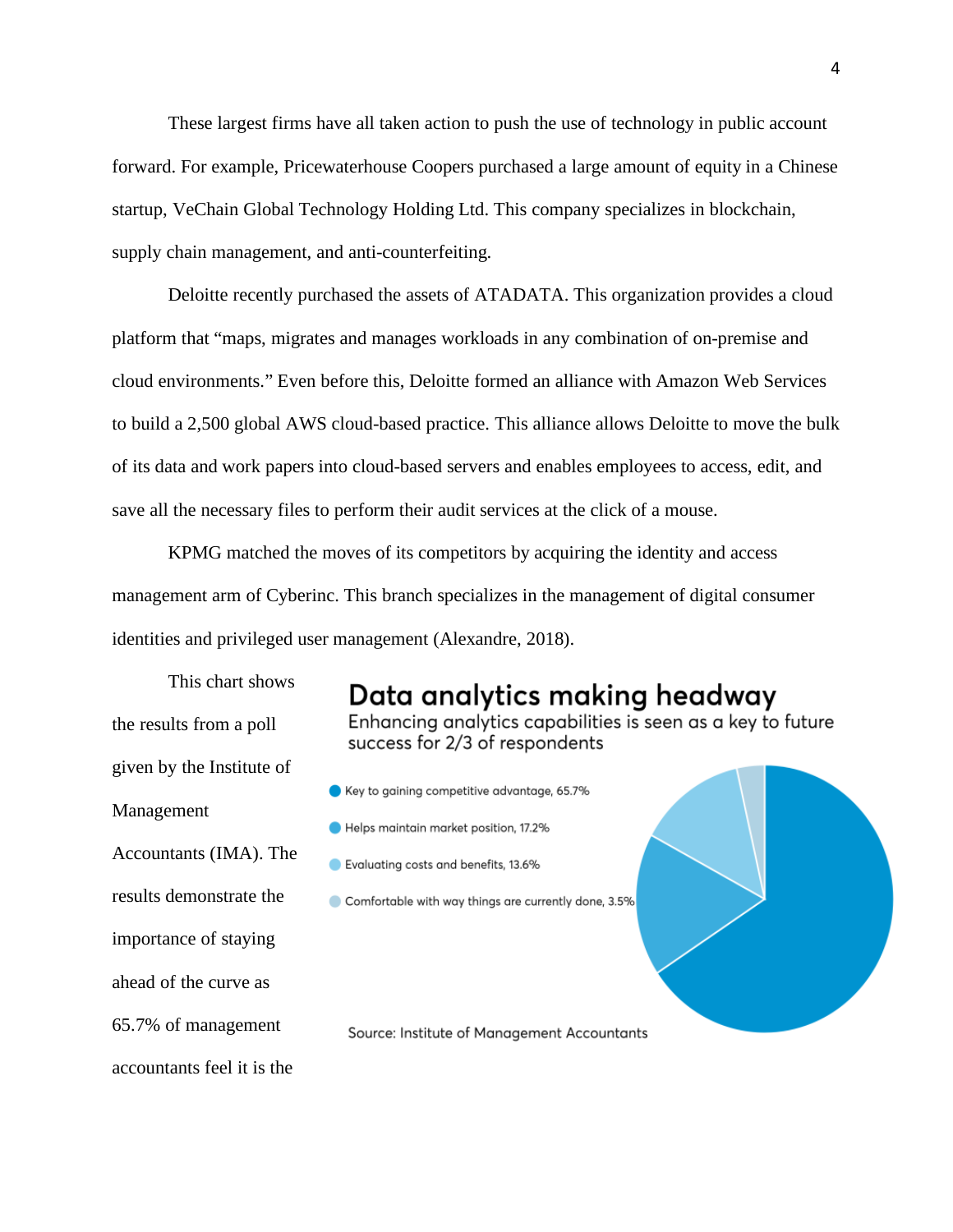key to gaining a sustainable competitive advantage in the future. Only a small percentage, 3.5% feel comfortable with the way things are done. This exemplifies the continuing need for further development of technology (Cohn, 2019).

 In order to dive into the implications of these groundbreaking technologies, one must know the characteristics of each type of disruptive technology. Artificial Intelligence in accounting can be defined as "…technology that enables computers to perform decision-based tasks previously left to humans. It shows up in multiple forms, including machine-based learning that can progressively become better at analysis and decisions the more it is used, and speechbased technology that can understand different voices and languages" (Ovaska, 2017).

Artificial intelligence can be very powerful and is constantly improving. This broad term describes technologies capable of providing outputs that can be extremely efficient, and frequently can supersede human efforts in both accuracy and precision. However, AI does not replicate, or replace, human intelligence. As accounting firms push forwards with the development and implementation of such technologies, one must keep in mind the strengths and limits of this different form of intelligence and build an understanding of the best way for humans and computers to work together.

In contrast, robotic process automation (RPA) is "...a preconfigured software instance that uses business rules and predefined activity choreography to complete the autonomous execution of a combination of processes, activities, transactions, and tasks in one or more unrelated software systems to deliver a result or service with human exception management" (Moffit, Rozario, & Vasarhelyi, 2018). The technologies differ in the fact that AI has the ability to learn from previous examples and is able to better solve/approach the problem the next time it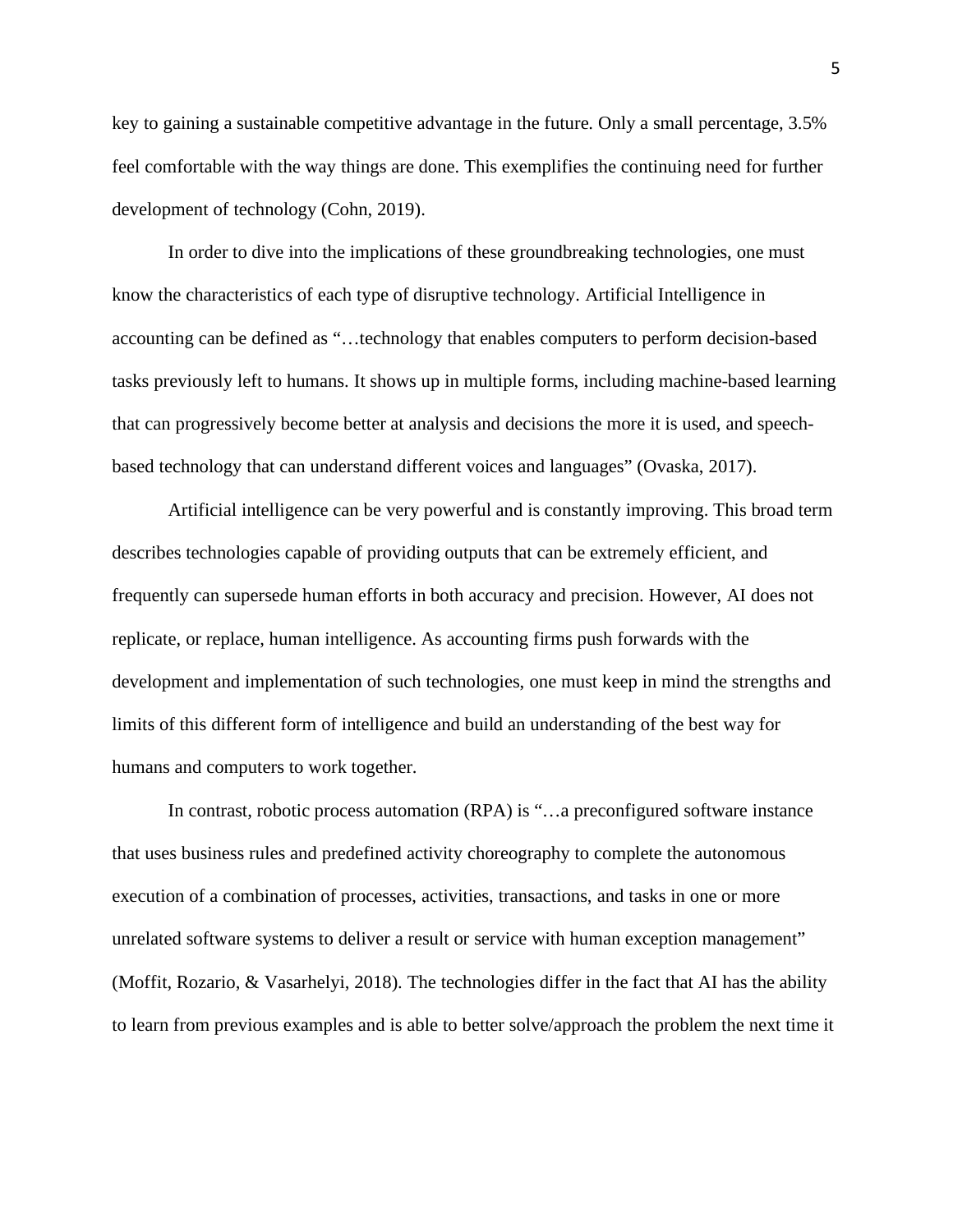is encountered, whereas RPA does not inherently improve its ability to make decisions unless a change is programmed in the software by a human technician.

RPA "bots" have become commonplace in large public accounting firms for several years and are more commonly referred to as "software bots". These processes are used very often in practice in the form of tax software that "plugs and chugs" raw information that is input from a user and then calculates an answer. RPA's also frequently review immense sets of client data and transactions to determine the relevance or impact each piece of information has on the client's financials. However, RPA is not limited to just tax software or reviewing large amounts of data. Robotic process automation is expanding into all aspects of the assurance services offered by public accounting firms.

While RPA's continue to grow in prevalence and sophistication, emerging AI is being continually developed and is now seeing practical implementation. A large portion of the money being funneled into technology development by firms is dedicated to AI. Although artificial intelligence is not being used as prevalently as RPA's, AI has significant upsides and potential and is being used in incremental but increasing ways. AI is implemented in small doses, then tested for accuracy and fine-tuned for any necessary changes. Once perfected, artificial intelligence will be the gold standard for firms to have to ensure cost effectiveness, audit quality, and efficiency.

 However, with the positive benefits of these technologies comes drawbacks. Newlyminted accounting graduates no longer practice tedious "ticking and tying" tutorials, repetitive substantive testing after following countless paper trails, and gathering source documents faceto-face from clients. These tasks were previously standard assignments for early-career accountants which developed and refined skills and accounting acumen. Instead, recent hires are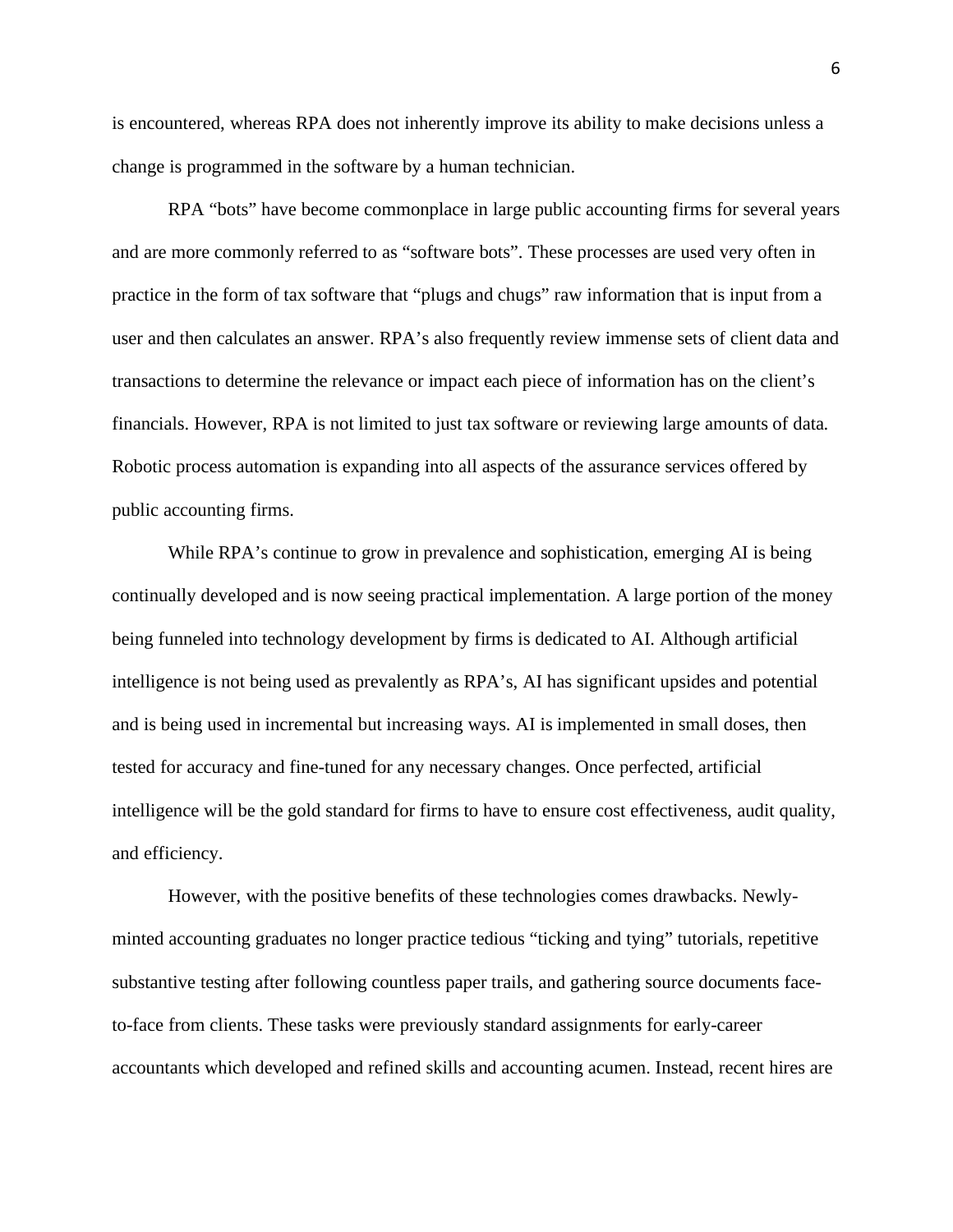skipping what most senior accountants did for the first one to three years of their careers. This demand for young accountants to provide value beyond the expectation of completing tedious work requires the new hire to have skills that entry level accountants have not possessed before. In order to acquire these additional skills an individual must either have supplementary education from a University, or substantial on-the-job training from the employer.

Many argue that this is a great use of innovation; to cut out the rudimentary, task-oriented work, allowing accountants to focus on more strategic tasks. This is true. However, the rudimentary work teaches young accountants the base knowledge which more advanced topics are built. I completed an internship at Ernst and Young, one of the "Big 4" accounting firms, and I experienced first-hand the monotony of going through a work papers and ticking and tying numbers together, but this certain task was essential to my understanding of the overall audit/assurance process. It takes time and repetition to be able to dive into the details of a work paper to ensure the accuracy of the information and understand the "bigger picture" of why these tests are being done and what the results actually mean.

To more experienced accountants these tasks are dull and trivial. However, to junior level accountants, like myself, exposed to public accounting work for the first time, these basic tasks are challenging and fulfilling. If I had not gone through and performed these elementary tasks numerous times, I would not understand the relationship between various work papers and the importance of checking the details. By building a strong foundation, no matter the level of monotony or replicability of the work, an individual with a long-term goal of mastering accounting skills will be better off.

 These tasks described above are only the beginning as there are a multitude of tasks that will be replaced by the likes of AI and RPA. With the more rudimentary work disappearing,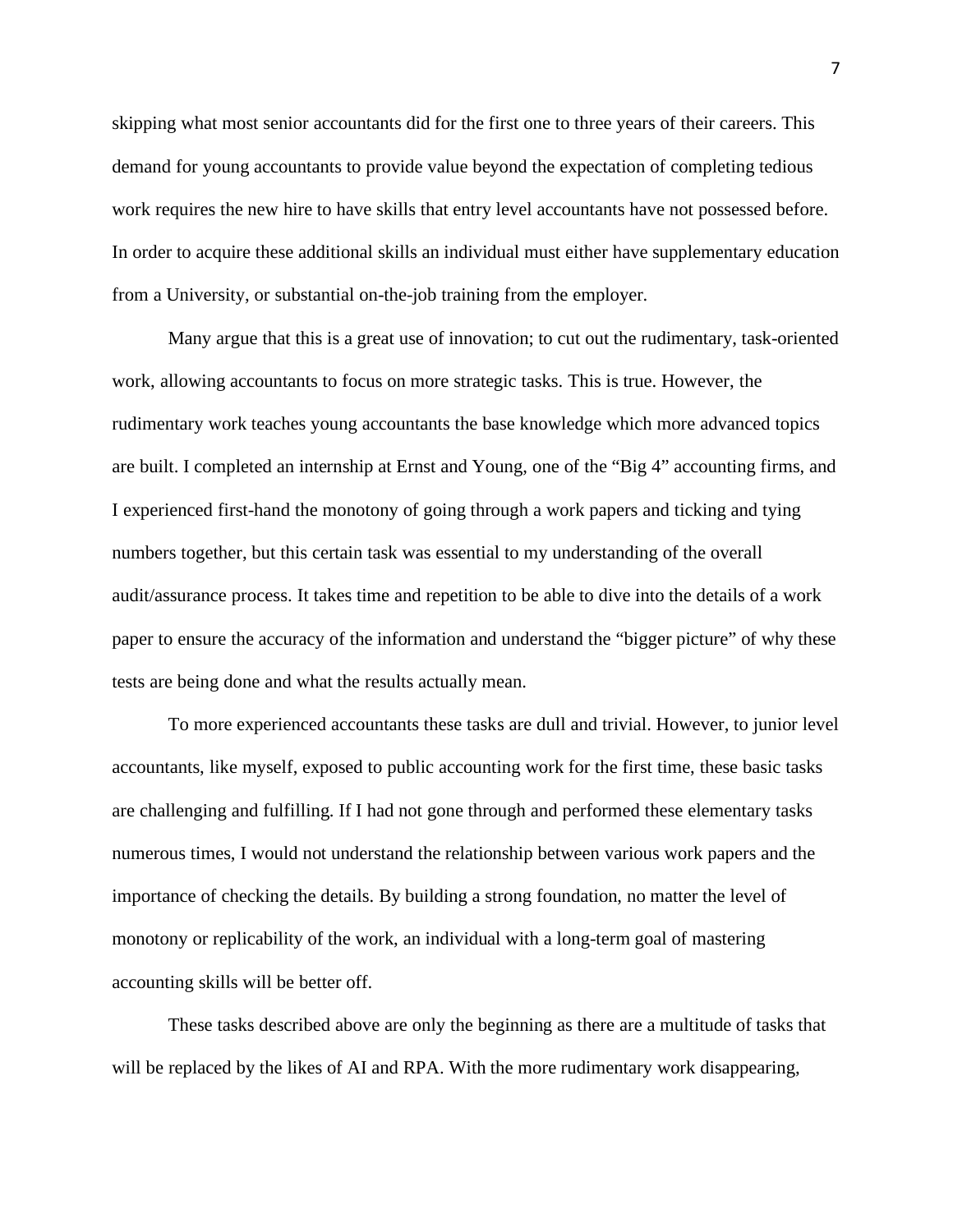what will the entry level work load consist of for accountants of the not-so-far-off future? Richard Anning, the Head of IT for the ICAEW conveyed this same idea, "If a lot of the lower level, process type junior work might be automated, it is a bit of an issue for individuals to get experience" (Institute of Chartered, 2017).

Offshoring is another avenue in which repetitive work is being channeled away from entry-level accountants in U.S. public accounting firms who are newly entering the professional accounting workforce. There are "accounting teams" in place who are located in parts of the world where the cost of labor is much cheaper than the United States or European countries. These off-site teams often complete routine tasks such as filling out work papers or forms in order to alleviate the amount of repetitive work that higher skilled, but more costly accountants would otherwise need to do.

Basic tasks mentioned above such as filling out forms, ticking and tying work papers, and pulling data files from an online database are quickly disappearing. Similar to the consequences of AI, this outsourcing of basic tasks eliminates the bulk of a current first years' learning experience. While this is helpful in allowing the accountant to focus on "bigger picture issues", there is no substitute yet in place for replacing the learning connections and technical abilities developed along the way. If there were to be some complication with technology or major political rift which forced these offshore teams to be unreachable, the once easy tasks of filling out forms or pulling documents from the cloud would be returned to unprepared entry-level accountants.

 One certain implication of technology and offshoring basic work is that entry-level accountants must become much more proficient with technology. According to an article by MGI Worldwide, it is commonplace for subjects such as information technology to be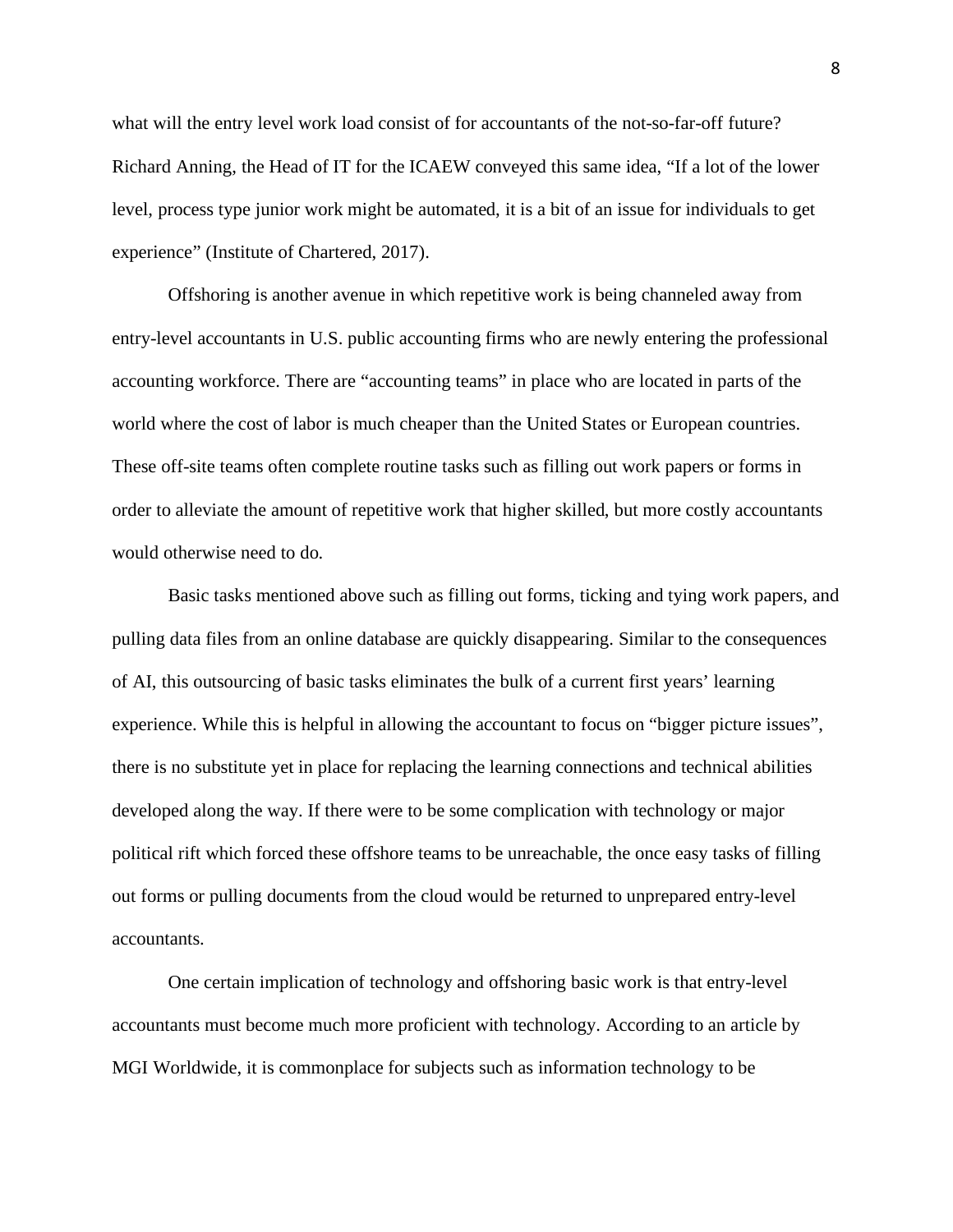implemented into the curriculum for accounting majors and even doctorate-level individuals in the accounting industry (MGI Worldwide, 2016). In order to be successful in the coming years, individuals will need to be able to leverage their proficiency with software and database management with their knowledge of financial regulations and interpretation of fiscal matters.

The change towards a more technological-orientated background can be seen in new graduate degrees being offered such as the master's degree in data analysis and analytics in accounting now offered by several universities. Accounting analytics is defined as "the application of data analytics and big data technologies to the field of accounting. In addition to helping accountants manage typical tasks, accounting analytics enables "financial professionals to answer business questions, shape corporate strategy, and forecast financial trends" (Master's in Data, 2019). Technology is being implemented into the core curriculum of colleges across the globe. Ball State University is one of the many Universities partaking in this movement. Ball State offers several business-related courses specializing on the use of software to aid in making business decisions. There is one particular system which sticks out more than others for accountants, Microsoft Excel.

A mastery of this system is essential to individuals starting their career as Excel's prevalence in all forms of business, especially accounting is undeniable. This is the software which I utilized the most this past summer working for EY. Several colleagues had pieces of paper filled with Excel shortcuts pasted to the wall in front of them in order to attain efficiency in the software.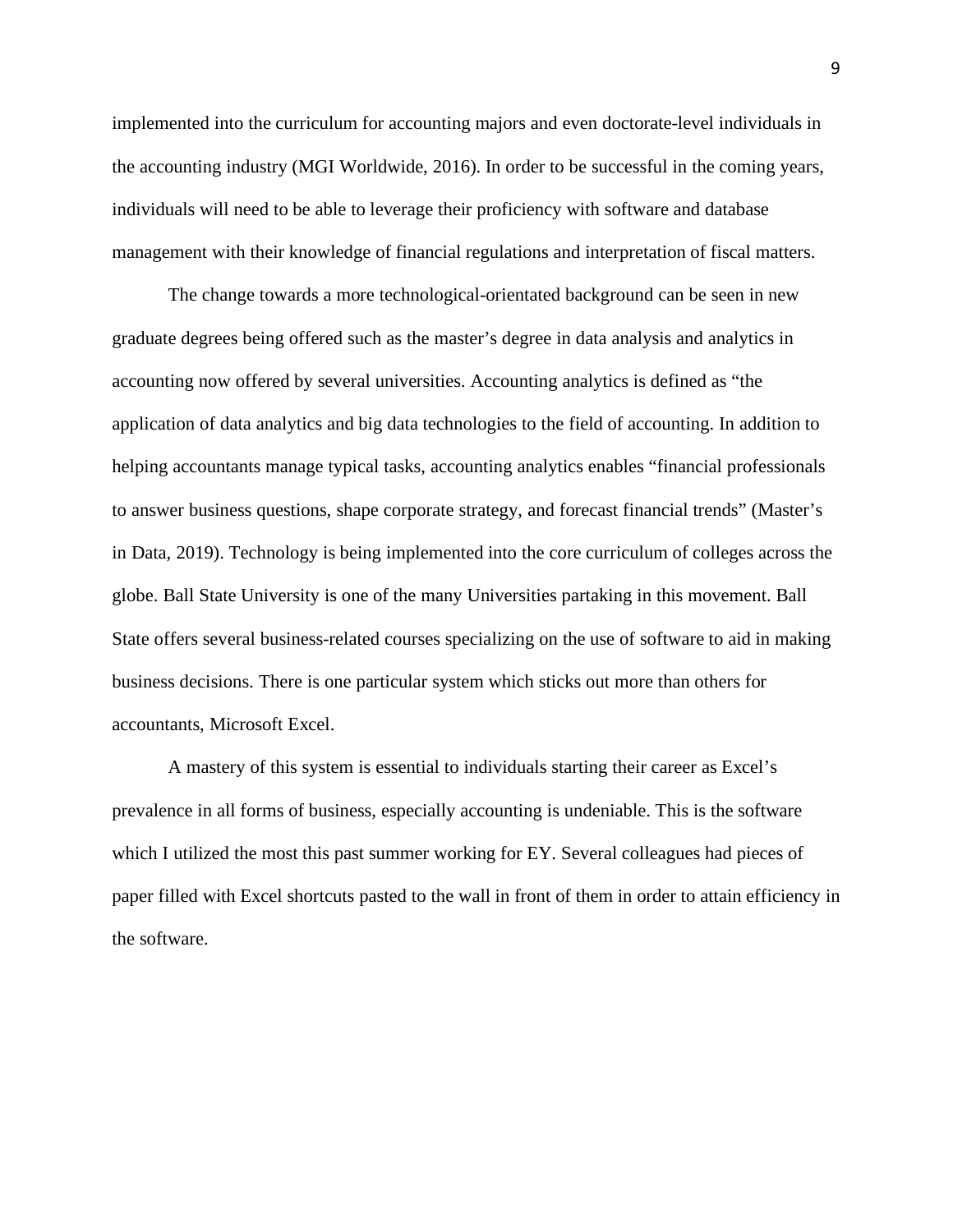Education as a whole is becoming prolonged in regard to accounting. With basic tasks being eliminated it is only reasonable that a student will be required to be taught additional or more strategic skills to still be able to continue to add value. The graph below shows a drastic increase year over year in the number of accounting students gaining a master's degree before

joining the work world. This massive increase is considerable considering that there was no change in requirements for students to attain more credit hours before acquiring a CPA or a job opening (Firm of the Future, 2019).

In addition to more education becoming popular, public accounting firms are hiring students with different



Number of Master's Degrees Awarded (U.S. Only)

educational backgrounds. Data scientists are being hired at an unprecedented rate. KPMG, another member of the Big 4 accounting firms, has taken additional steps to ensure it is a step ahead in regard to data analytics. KPMG has partnered with several universities to develop a master's degree curriculum that enhances student's analytics skills with a focus on predictive, diagnostic, and prescriptive analytics. This program covers tuition, living expenses, and also contains an internship with KPMG (Master's in Data, 2019).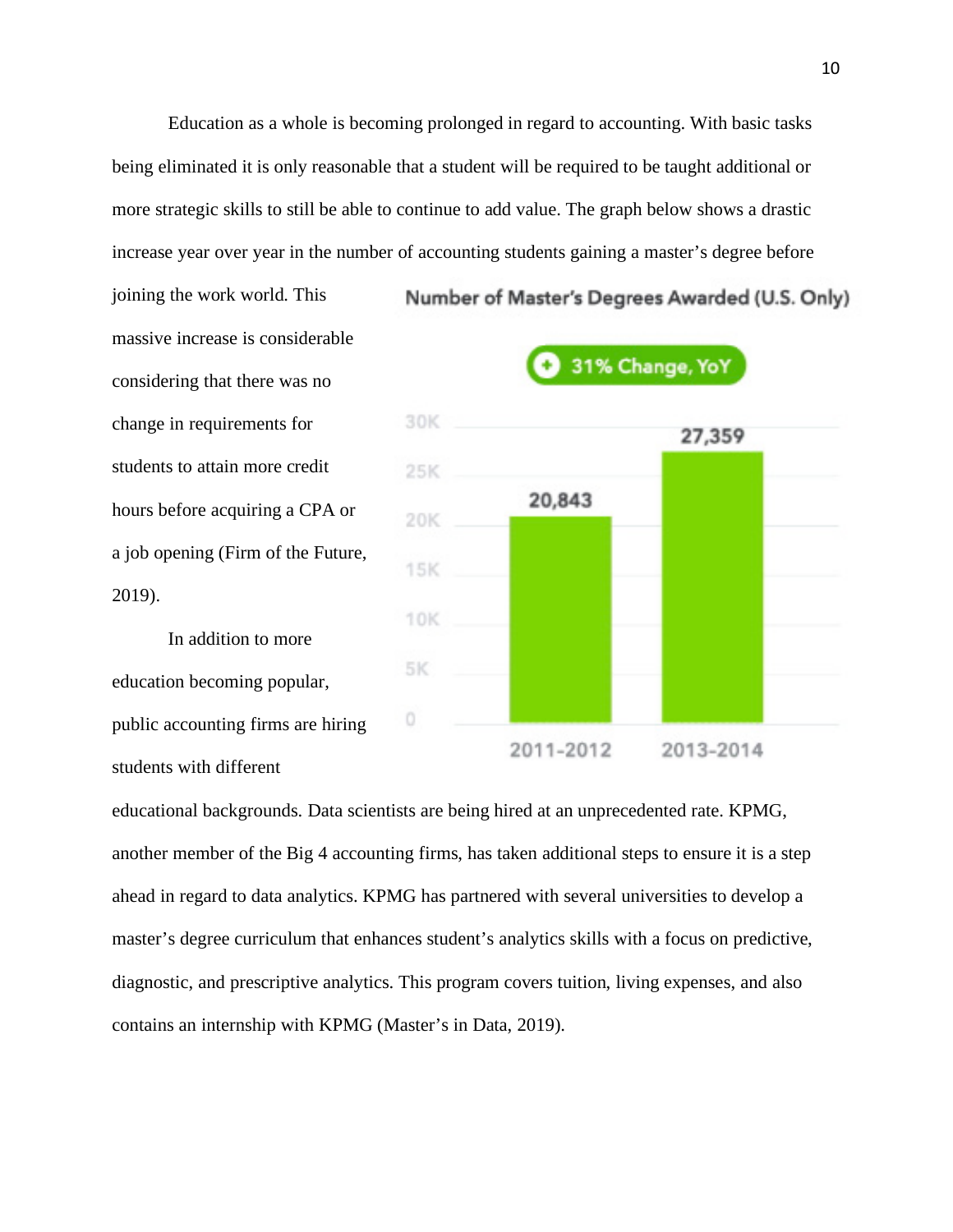KPMG is not the only member of the Big 4 pouring a myriad of resources into hiring and developing data scientists. PricewaterhouseCoopers is another member of the Big 4 who offers data science programs to all of its employees. These programs are firm sponsored and range from beginner to master level certifications. The courses focus on "hot button" fields such as Artificial Intelligence, data analysis, and data mining (Coursera, 2019).

 It is clear that a more advanced level of technological proficiency will be essential to a successful career in the future of public accounting, but what will the day to day operations entail? With simple work being either completed by RPA's, AI, or off-shore teams, the majority of a CPA's work will be concentrating on developing client relationships. Being more highly skilled than entry-level accountants in the past, present-day entry-level accountants will find themselves face-to face to clients asking follow-up questions or discussing client problems which the accounting firm has the ability to solve with other services. Instead of a  $3<sup>rd</sup>$  year accountant reviewing the work paper of an intern or first year staff, that professional may consider the tax consequences of moving a corporate headquarters, the implications of acquiring another corporation, or how the financial statements of a Fortune 500 company may look after the spinoff of a business unit into its own IPO, all work previously reserved for more experienced staff and partners.

There is no disputing that an increase in technological productivity will result in a changed role for accountants. Accounting has always served individuals and companies by providing the fairest presentation of financial information. This in turn allows the best business decisions to be made. While the role of compiling and presenting this financial information may change, there will be an everlasting need for savvy business individuals to interpret the output and ensure that the accounting systems which gather, test, and present the data are operating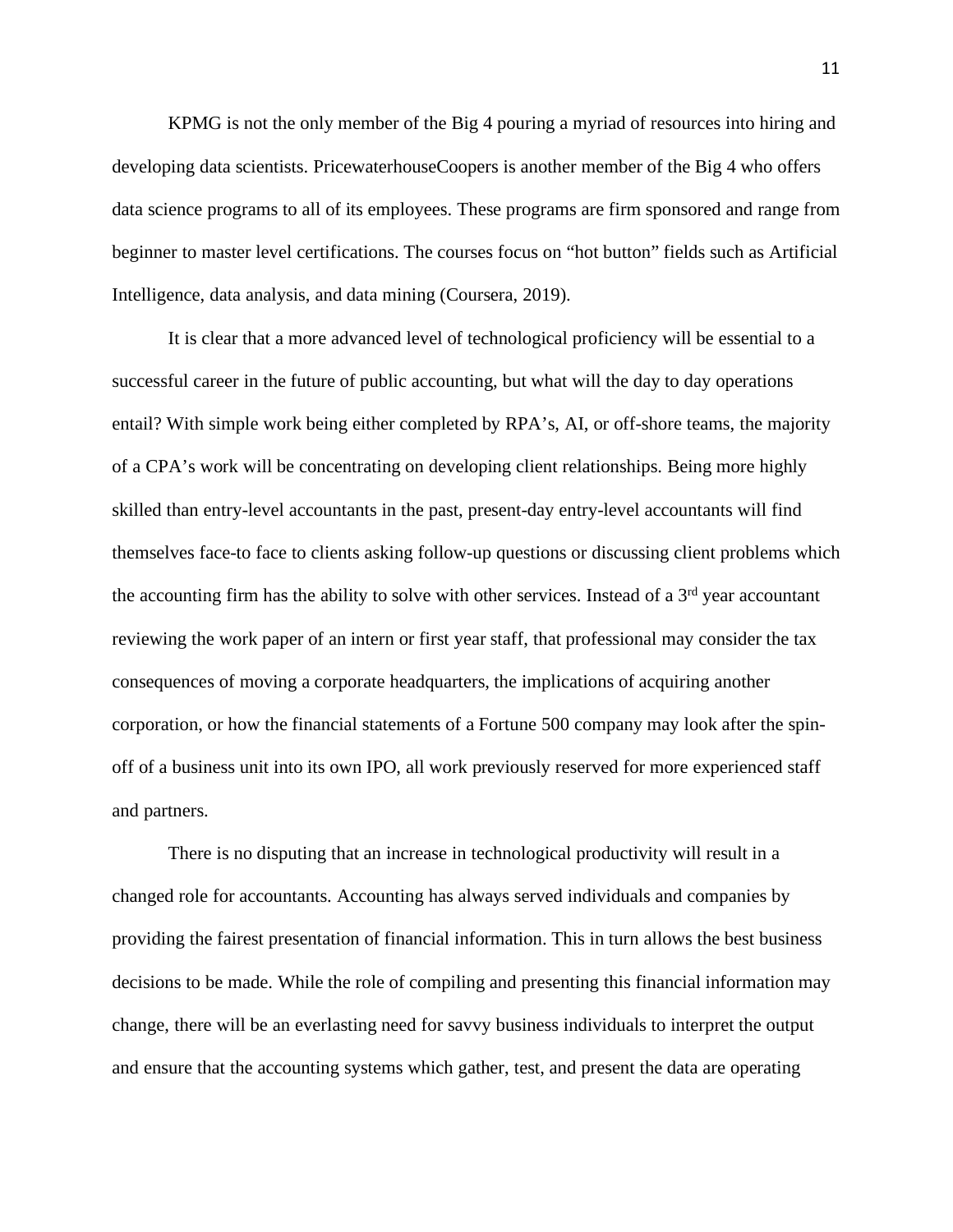soundly. A Certified Public Accountants most valued asset, not only to the client but also to the public, is the trust and integrity that his/her signature brings when signing off that the financial statements are fairly represented and that there are no material deficiencies in the corporation's internal controls.

It is not a stretch of the imagination that AI systems of the future will reach a level of proficiency that will displace some of the jobs available to CPA's, however, that day may not come for decades. The long-term role of public accountants is nearly impossible to predict as the future and potential of artificial intelligence remains an unknown. In the short to mid-term it is an absolute that there will be a tremendous need for individuals with strong technical accounting skills, coupled with strong technological capabilities (Gregory, 2019). These individuals will be best suited to capitalize on the changing industry.

The accountants which fill this short to mid-term void will be utilizing technology to complete a number of different tasks. In an article titled, "Artificial Intelligence and the Future of Accountancy" the ICAEW, Institute of Chartered Accountants in England and Wales, states that technology is aiding accountants in three categories:

- providing better and cheaper data to support decision-making
- generating new insights from the analysis of data
- freeing up time to focus on more valuable tasks such as decision-making, problem solving, advising, strategy development, relationship building and leadership (Institute of Chartered, 2017).

Certified Public Accountants have long since been seen as the individuals who simply work through endless documents and then present final numbers to their clients. While this might be public perception, accountants have been acting as expert decision-making aides to their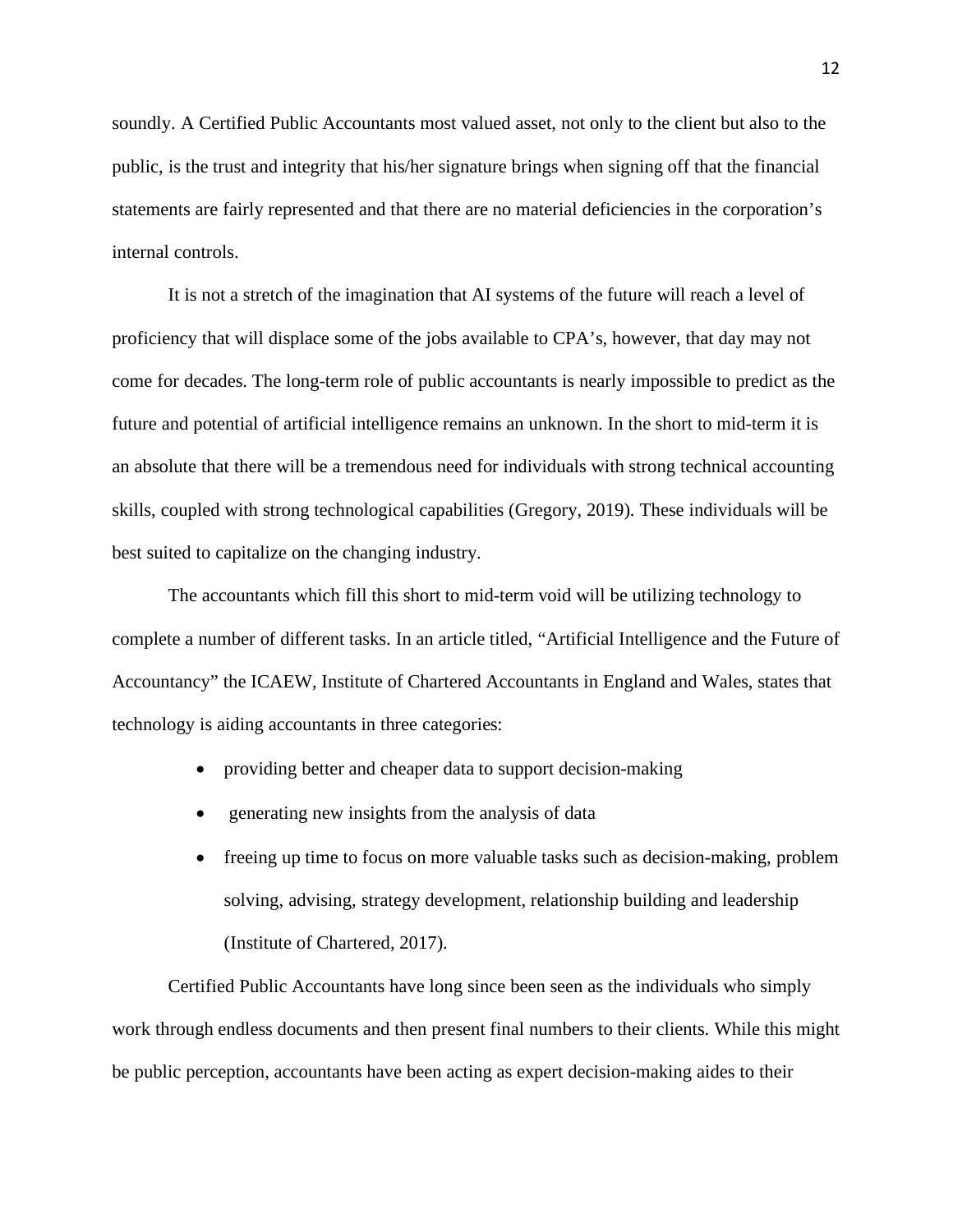clients for over a century. Whether those clients are Fortune 500 conglomerates or a middle-class family getting their taxes done, CPA's can make a meaningful impact.

CPA's provide value through applying their specialized knowledge in ever-changing situations, as well as, being able to rely on their extensive training and experience to provide quick decisions for clients who face pressing issues. The most lethal weapon which a CPA yields over any piece of technology in the near future is trust. Having a highly-trained individual with numerous years of experience give a clean audit opinion gives creditors and investors a peace of mind that an artificial intelligence system may not be able to replicate in the foreseeable future. According to Scientific American, "Human trust is often based on our understanding of how other people think and having experience of their reliability. This helps create a psychological feeling of safety. AI, on the other hand, is still fairly new and unfamiliar to most people. It makes decisions using a complex system of analysis to identify potentially hidden patterns and weak signals from large amounts of data." This lack of understanding of how AI comes to its conclusions leads to its conclusions carrying less merit/trust than those came to by a seasoned audit partner who has been auditing the same client for the past 20 years (Polonski, 2018). It is these characteristics, both tangible and intangible, which make CPA's irreplaceable in the short to mid-term.

A specific example of a change which is occurring presently due to the implementation of advanced audit technology is that the amount of transactions or samples an auditor can test has increased immensely. In the past an auditor would choose to substantively test only a portion of the transactions a business participates in. It is too time intensive, and would be counterproductive from a cost standpoint, to pay to test amounts which are immaterial. This inability to test all transactions brings rise to what is known as "sampling risk". The risk that the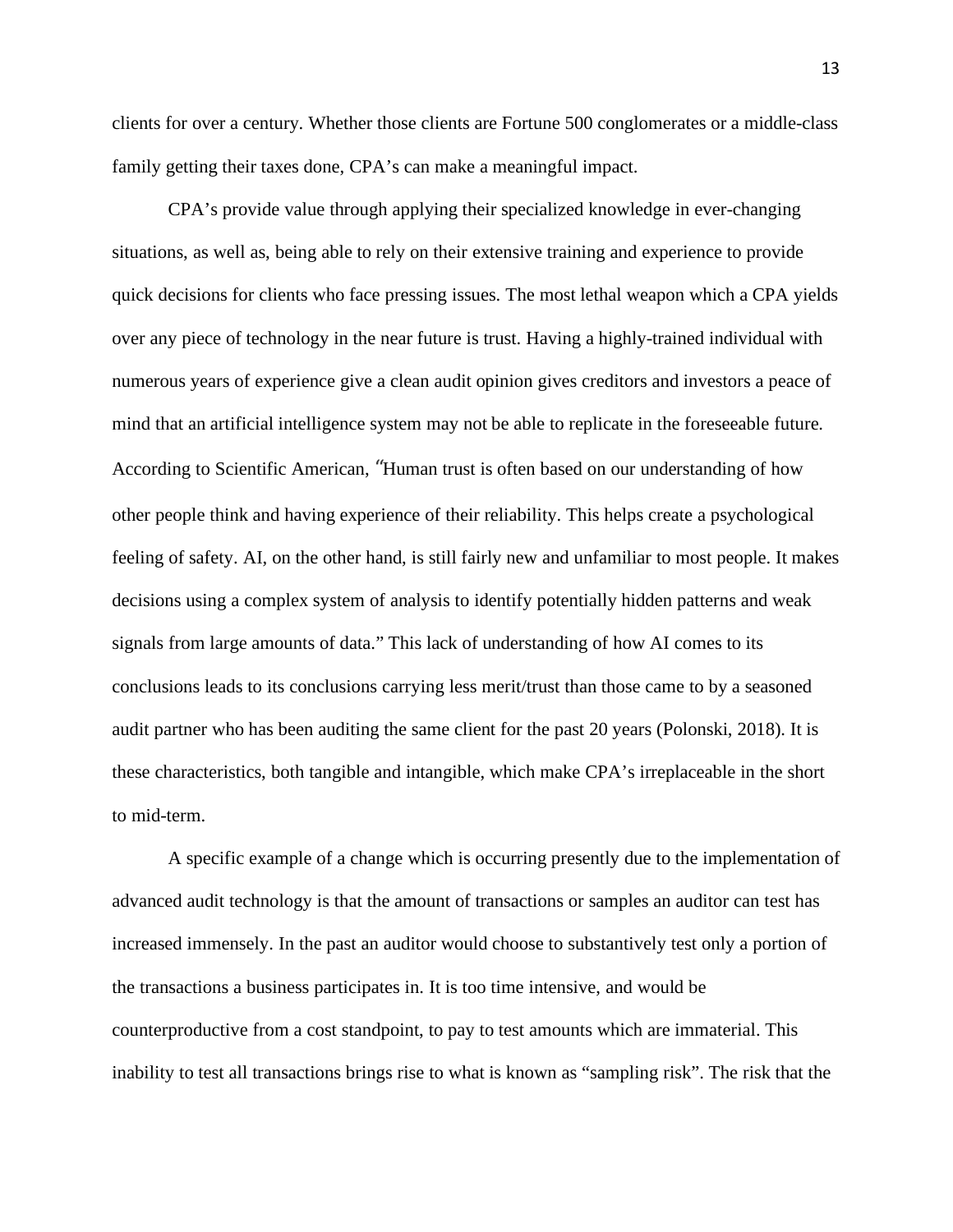selected transactions which are tested are not actually representative of the all transactions and therefore might lead the auditor to an incorrect conclusion.

However, with the computing ability of AI and RPA's and the prevalence of detailed transaction data from the modern AIS, it is now possible to test every transaction. High computing speeds and lack of need for human time dedicated to processing, it now takes CPA's less time to accumulate and review every transaction than it used to take to just check the large, material transactions. Audit technology has also already adapted to identify and alert the auditor of any unique transactions that occur. This ability for technology to adapt based off past experiences is referred to as machine learning. This enables auditors to focus their attention on financial transactions which are the most "inherently risky" in nature.

Another important procedure of public accounting that has changed due to advanced technology is the auditor's ability to dive into more strategic roles than ever before. Now that monotonous tasks are being replaced and entry level accountants are able to do the work of highlevel CPA's, the manager and partner level individuals are able to expand to tasks that didn't exist in the past.

As stated previously, the level of impact technology will have on any individual accountant will depend on the skill set of the individual. In an article published in the *Journal of Information Systems*, the author explores the impact information technology has on public accounting firms. The authors interviewed auditors at different levels within the public accounting hierarchy to analyze the impact information technology has on their day to day activities (Pepe, 2011)

The entry level auditor, who is in charge of preparing work papers and performing repetitive tasks, stated that IT had a large impact on saving time and reducing errors. Often times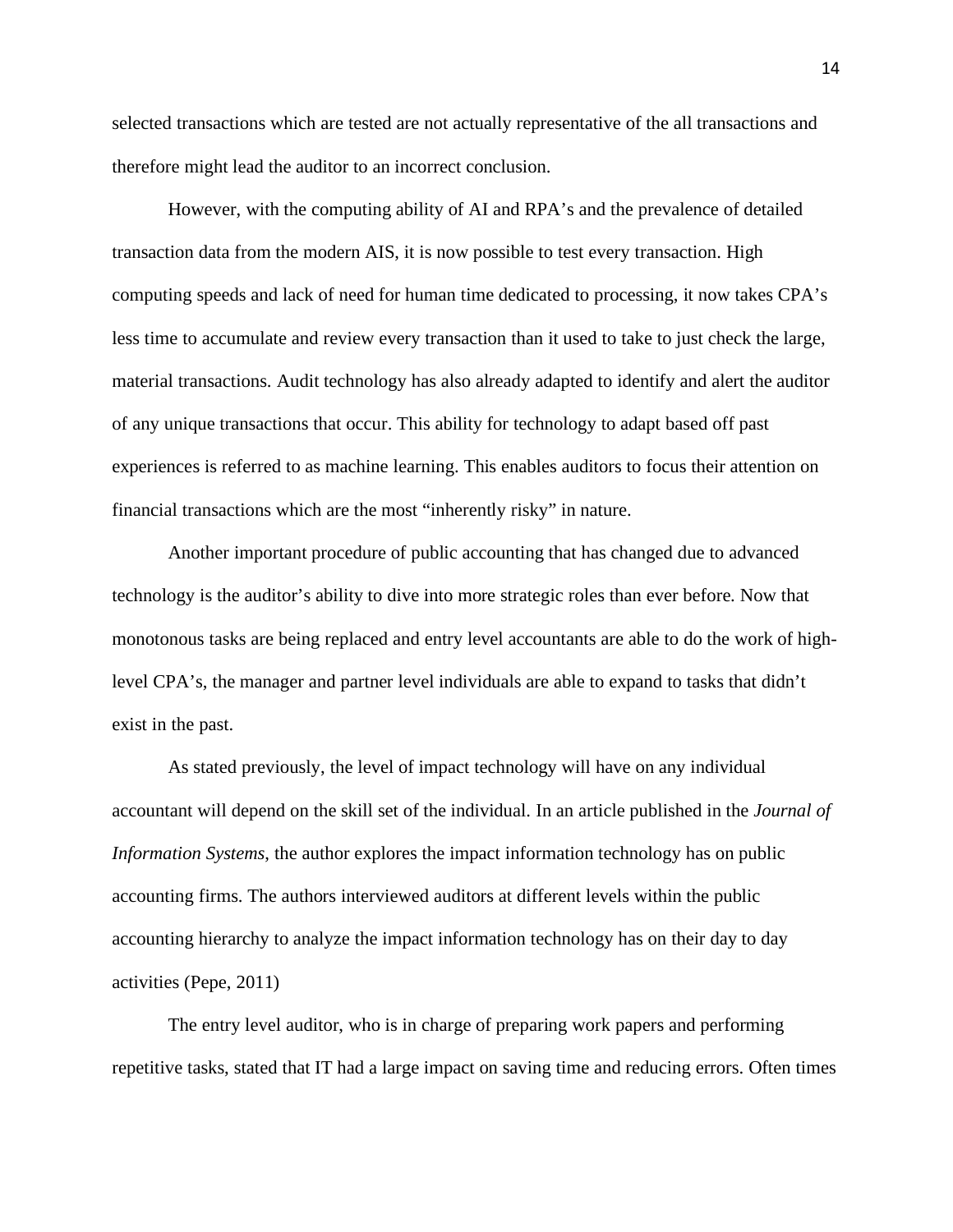an entry level accountant will have to analyze two separate work papers to ensure the invoice matched the payment received. After going through countless invoices, it is well within human nature to skim the numbers and lose concentration. IT plays a large role by efficiently processing these work papers and comparing the dollar amount to the penny without the possibility of human error when there is a lapse of concentration.

An auditor who has achieved a senior title serves as the organizer of the audit. The senior accountant aids in planning the audit, assigns tasks, and notifies the proper manager when a work paper requires a signature. Information Technology and audit software has been instrumental in aiding all of these processes. From my experience at EY, the audit software contained all of the necessary steps, work papers, and prior year documents to serve as a reference. In addition, the software allowed seamless transitions between being assigned a task and then handing off the task to be reviewed by a more senior level accountant. The software displays the completion percentage of the audit, as well as contains entire libraries of resources, which can be used as guidance to calculating materiality or other subjective activities.

An accountant at the senior level is one of the most valuable to an engagement team. The role of a senior level account has changed drastically due to technology. Not only is the individual at this level able to communicate and work more efficiently with the team, but also is able to expand the roles of this position to ones that were usually entrusted to manager level.

While the audit manager benefits from the AI, software, and information technology, it is in a much less drastic manner. The audit manager has always focused on more strategic tasks compared to the data crunching, which all accountants begin with. However, in the same Journal of Information Systems article, the author states, "all audit evidence collected by juniors and seniors is in electronic format, which allows the audit managers to be more effective when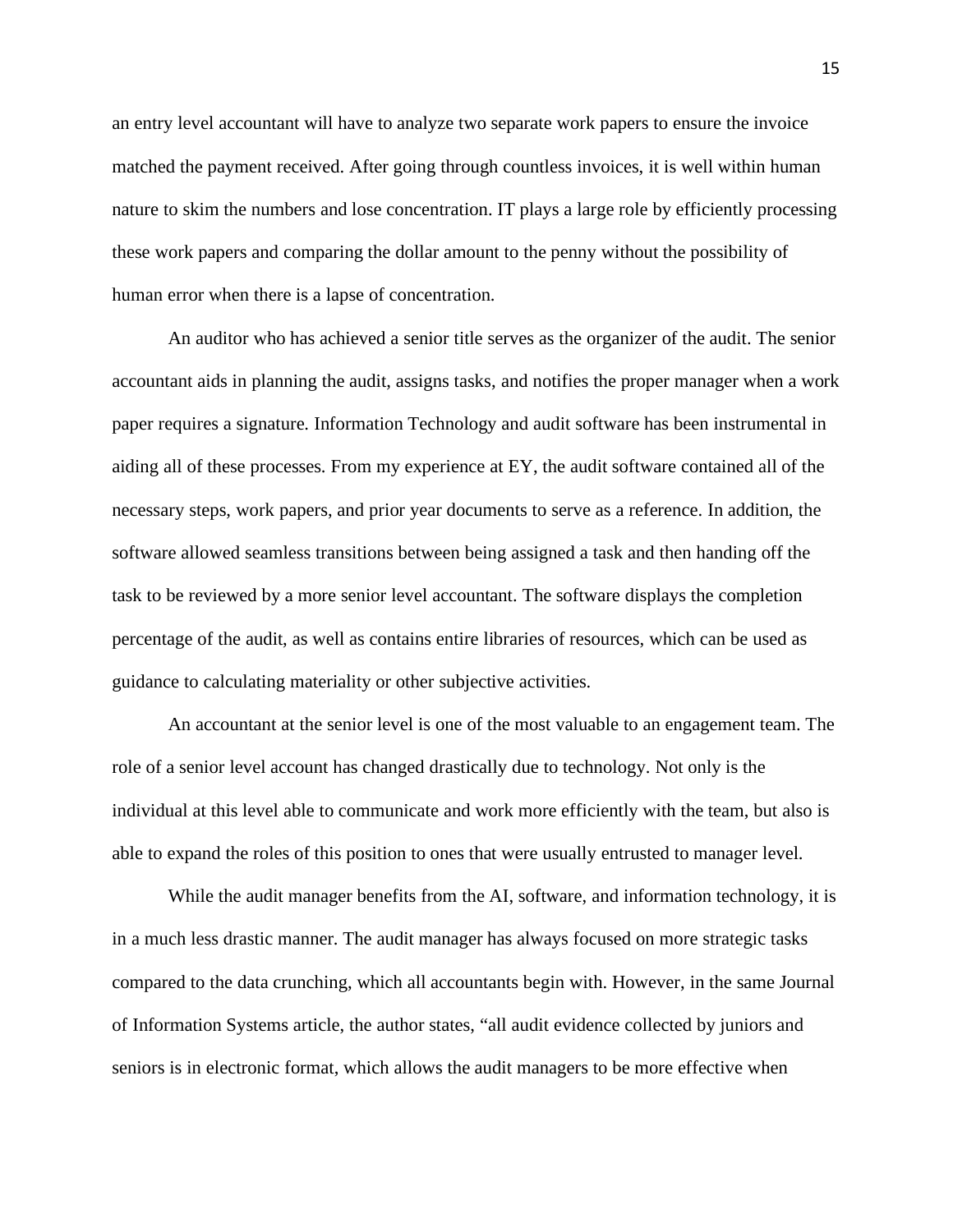reviewing the data" (Pepe, 2011). The audit managers I worked around were notified immediately by the audit software when a workpaper was completed and ready for review. The manager was then able to leave any review notes or recommendations and can easily hand the workpaper back off to the junior/senior accountant to revise.

Managers are now able to rely on more accurate information, in a timelier manner, to solve problems that previously businesses never knew existed. Technology has freed the time and focus of the highest echelon of CPA's. The C-suite of corporations do not make long range planning and big decisions based on qualitative data alone. Certified Public Accountants are skilled in the areas of managerial and cost accounting are relied on to support the generation of strategic roadmaps, high level tactics, and policies with information derived from the company's financial data. The role of managerial/partner level accountants is so important that they are often known as strategic business partners within their organizations.

From a client's perspective there are several impacts of technology on the accounting function as well. In an article discussing the way technology is transforming the "Big 4", the idea of client portals is discussed. Innovation within the audit software has allowed a seamless communication and sharing of documents between the external auditor and the client. EY has over 50,000 client input portals where clients can safely transfer sensitive information and documents to the auditors assigned to that specific client. This transfer of documents and information is available at a frequency unlike any seen before in the accounting industry. There is an incredible ease with which information flows between the client and the auditor due to the 24/7 nature of technology (Cohn, 2017).

By having an interface such as the ones developed by EY, thousands of emails and calls are eliminated, as well as, the possibility of losing/misplacing confidential information. This is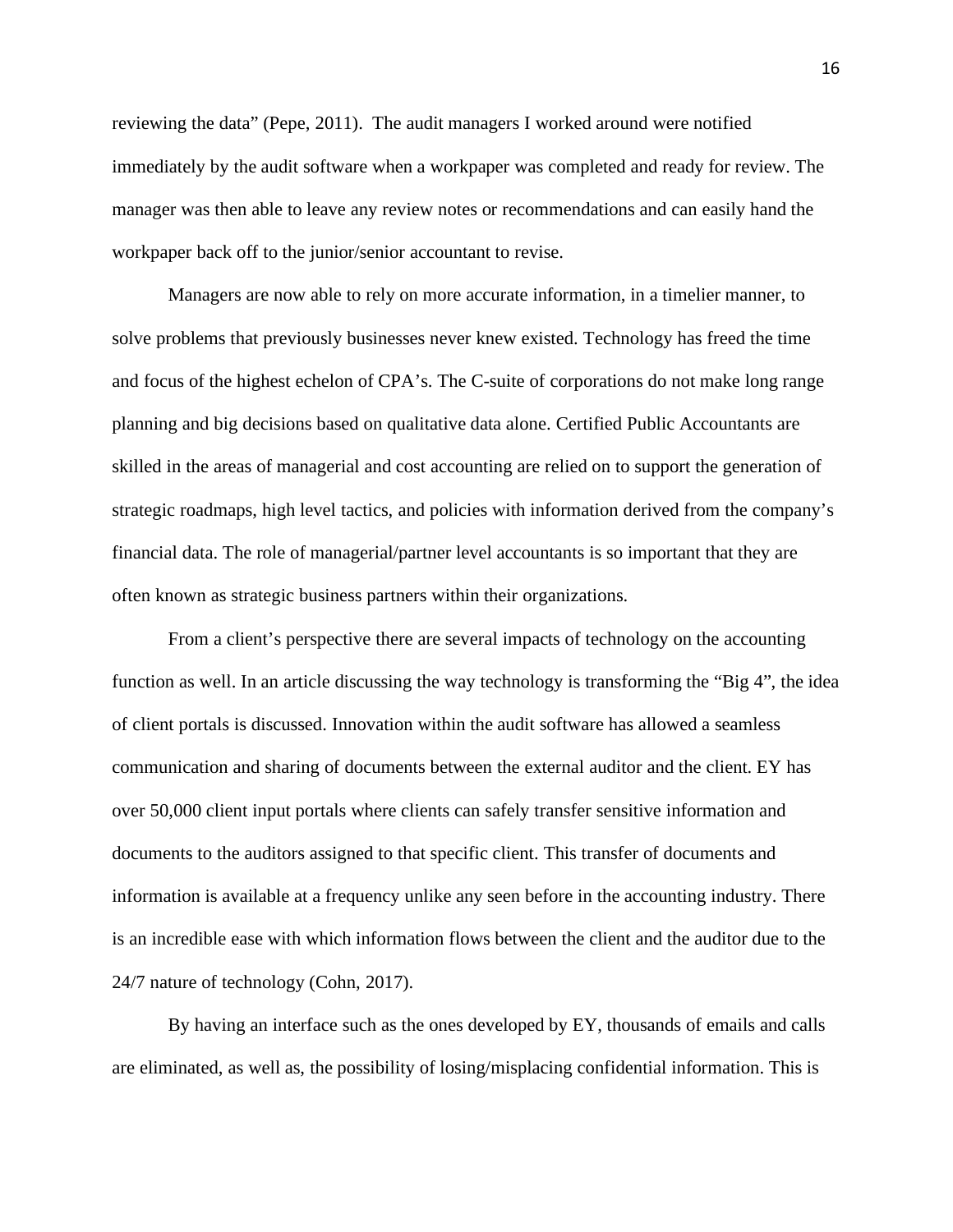yet another a consequence associated with technology. By having such a seamless, instant transfer of details, the human connection of meeting with the client's employees or internal auditors disappears. There is less of a personal association with someone when their name appears on a source document. In current time it is entirely possible, and even probable, that someone with whom an external auditor collaborates with at the client cite sits 50 feet away and has no idea what the other person looks like.

There is an element of human connection which is dwindling between the client and the auditor. The ramifications of having less of a relationship between a client and the auditor greatly impacts accountants and the firms they work for. With less of a relationship the auditor has less face-to-face time with the client to sell other services the firm offers: such as business consulting or new technological services such as the sale of RPA systems mentioned above to the client. In addition, with less of a personal tie the client does not have as strong of a sense of loyalty to the auditor. Instead of considering the history between the two businesses and the personal ties between the executives of the company and the audit partner, the focus will be on whichever auditor can offer the lowest price.

Another effect of using audit software to store confidential data is the consideration of how likely it is for theft of or misplacing documents. When utilizing a cloud-based data storage the likelihood of losing a single document is much smaller. However, even though there is a low risk of occurrence, a breach in security with data stored in the cloud would bring a much higher level of exposure and cost because the intruder/hacker will be able to access every document stored on the servers.

After considering the multitude of changing variables in the accounting industry, it is obvious that the role of a Certified Public Accounting is evolving from day to day. Technology is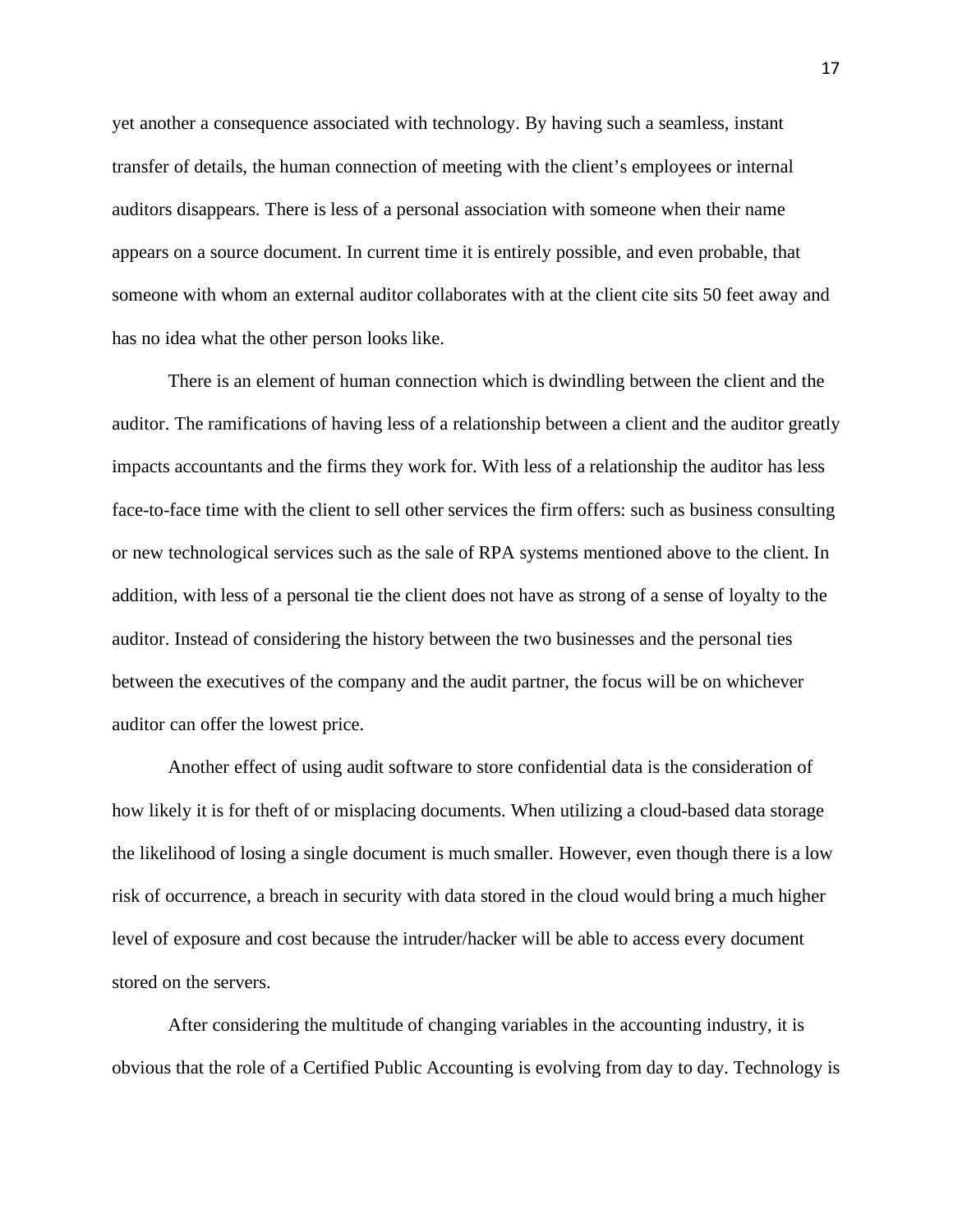becoming even more embedded in the activities of auditors and tax professionals and has become a second language which financial information professionals must be fluent in. As the future of AI still remains unclear, there is no saying what the boundaries of its power will be; however, there will always be the need for a human presence in the workplace to ensure systems are operating properly and the output is within reason.

Over the next few years an individual entering the accounting field will be given the opportunity to work on advanced assignments much more quickly than ever before, while sacrificing some of the menial labor that could prove to be essential to the development of a strong accountant. Only time will tell whether missing out on the tedious work will have serious enough repercussions to outweigh the benefits of focusing on higher-level tasks.

In current time, the education and training background which an individual receives from universities and on-site at an accounting firm will aid in the transition to the business world. This curriculum will continue to change year by year as information systems are modified and entirely new systems are developed and implemented.

Business professionals will not be the only ones affected by advanced technology. Accounting firms and their clients will have to make serious commitments to research and development in order to stay relevant and ahead in a highly competitive industry. Accounting firms can either develop their own proprietary software, or acquire technology companies, to adapt to the changing environment. In addition, the typical education background of its personnel will be evolving to include a much higher percentage of individuals with a data science/information systems background. In order to ensure success in one's future accounting career, an individual will have to stay current with the unending advances in technology as well as maintaining a high proficiency in accounting principles. While the long-term future of the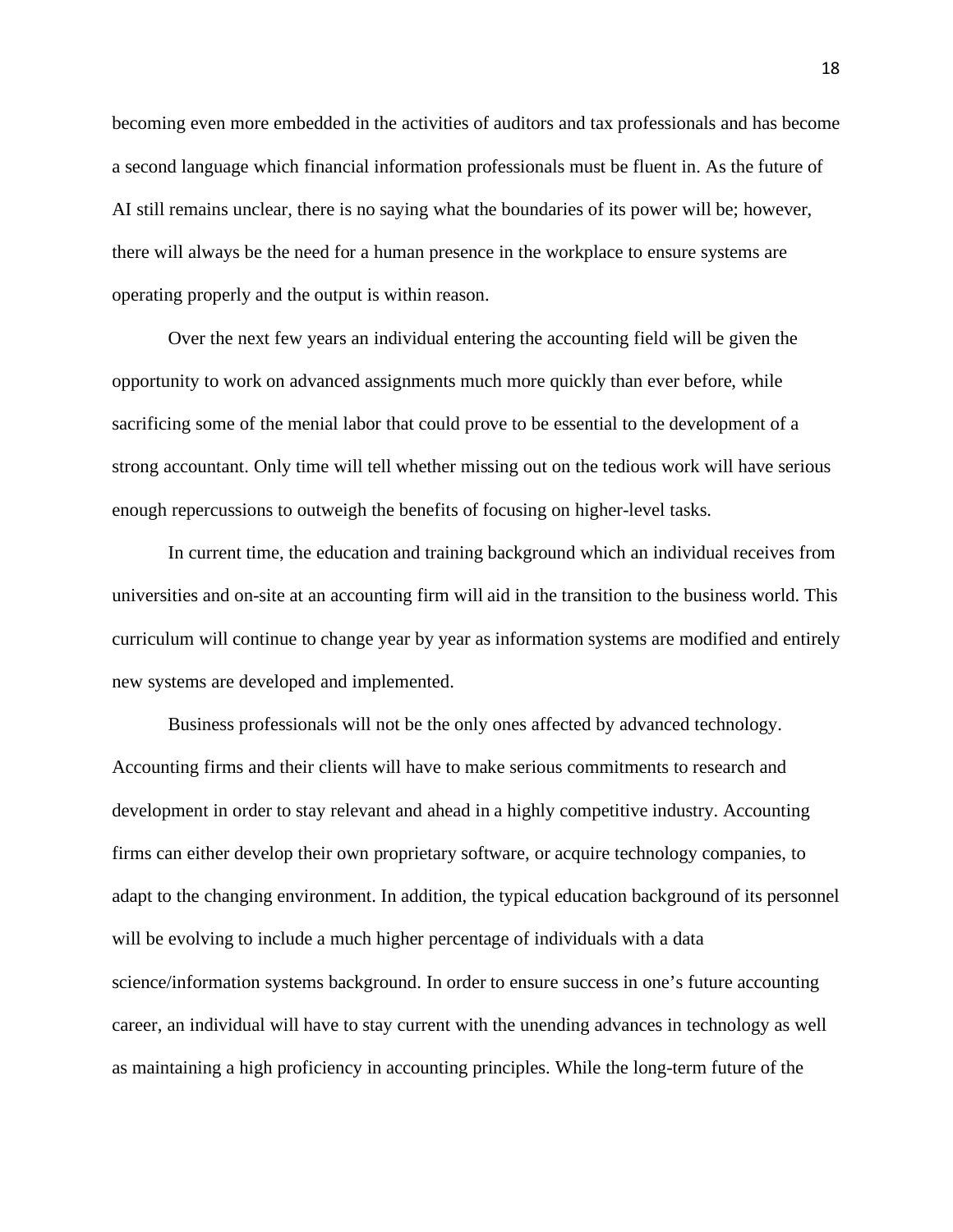accounting industry is not yet known, the foreseeable future shows that Certified Public Accountants are not going anywhere. In a Forbes article, Johnathon Gass states, "Ultimately, though, AI creates new opportunities. Accountants and financial professionals take on more important roles with corresponding compensation. Those who are ready for the future will find that their future is even brighter" (Gass, 2018).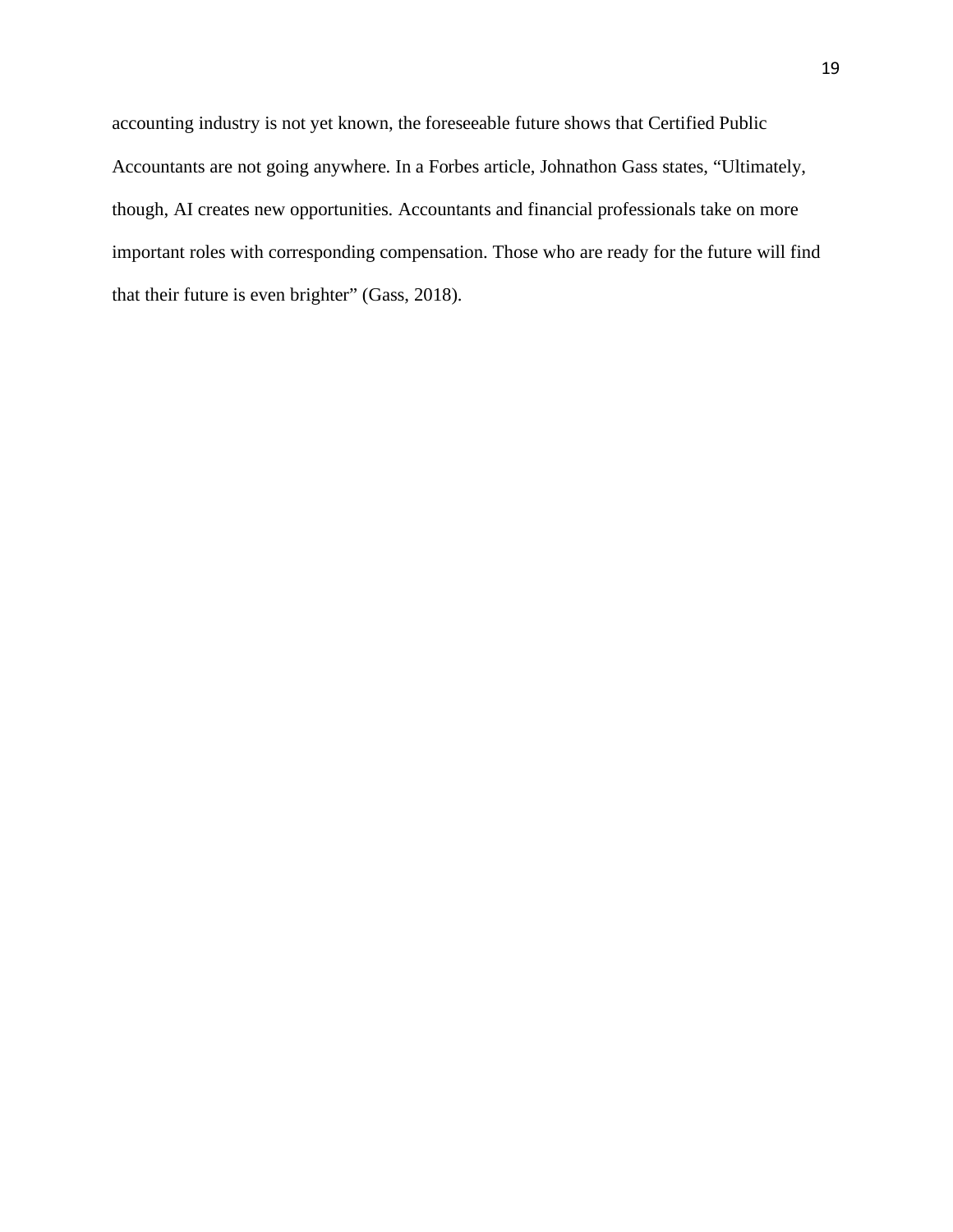#### **Works Cited**

- Alexandre, A. (2018, May 5). PWC Purchases Stake in Blockchain Service Provider. Retrieved from https://cointelegraph.com/news/pwc-purchases-stake-in-blockchain-serviceprovider-vechain-will-integrate-platform
- Cohn, M. (2019, February 5) *Accountants helping companies leverage data analytics.* Retrieved from https://www.accountingtoday.com/news/accountants-helping-companies-leveragedata-analytics-technology
- Cohn, M. (2017, November 14) *Audit technology evolving quickly at Big Four.* Retrieved from https://www.accountingtoday.com/news/audit-technology-evolving-quickly-at-big-fourfirms
- Coursera. (2019) *Data Analysis and Presentation Skills: the PWC Approach Specialization.* Retrieved from https://www.coursera.org/specializations/pwc-analytics
- Firm of the Future. (2019). *Automation and the Next Generation of Accountants.* Retrieved from https://www.firmofthefuture.com/content/automation-and-the-next-generation-ofaccountants/
- Gass, J. (2018, September 10) *AI's impact on Accounting and Finance.* Retrieved from https://www.forbes.com/sites/theyec/2018/09/10/ais-impact-on-accounting-andfinance/#34317c46e855
- Gregory, J. (2019) *AI everywhere: What accountants should know.* Retrieved from https://www.thiswaytocpa.com/why-cpa/articles/career-options/ai-everywhere-whataccountants-should-know/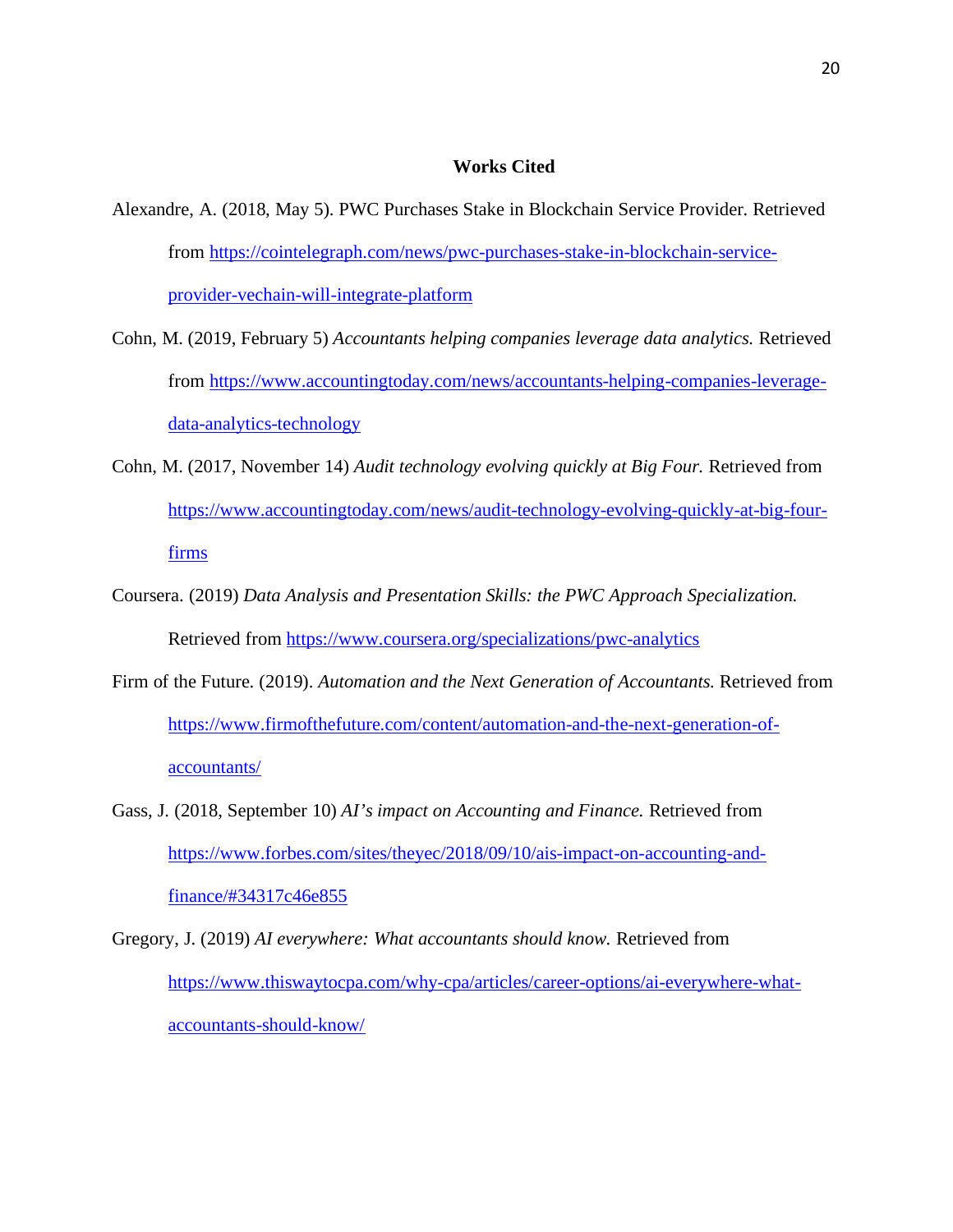Institute of Chartered Accountants in England and Wales. (2017) *Artificial intelligence and the future of accountancy*. Retrieved from https://www.icaew.com/- /media/corporate/files/technical/information-technology/technology/artificialintelligence-report.ashx?la=en

Master's in Data Science. (2019). *Accounting analytics master's degree*. Retrieved from https://www.mastersindatascience.org/specialties/accounting-analytics/

- MGI Worldwide. (2016, January 6). *The impact of technology on the public accounting profession*. Retrieved from https://www.mgiworld.com/newsroom/2016/january/theimpact-of-technology-on-the-public-accounting-profession/
- Miles, D. (2018). *5 ways technology is transforming accounting*. Retrieved from https://www.rogercpareview.com/blog/5-ways-technology-transforming-accounting
- Moffitt, K. C., Rozario, A. M., & Vasarhelyi, M. A. (2018). *Robotic Process Automation for Auditing*. *Journal of Emerging Technologies in Accounting, 15*(1), 1-10. doi:10.2308/jeta-10589
- Ovaska-Few, S. (2017, October 10*). How artificial intelligence is changing accounting*. Retrieved from https://www.journalofaccountancy.com/newsletters/2017/oct/artificialintelligence-changing-accounting.html
- Pepe, A. (2011, April 19). *The evolution of technology for the accounting profession*. Retrieved from https://www.cpapracticeadvisor.com/article/10263076/the-evolution-oftechnology-for-the-accounting-profession
- Polonski, V. (2018, January 10) *People Don't Trust AI—Here's How We Can Change That.* Retrieved from https://www.scientificamerican.com/article/people-dont-trust-ai-hereshow-we-can-change-that/